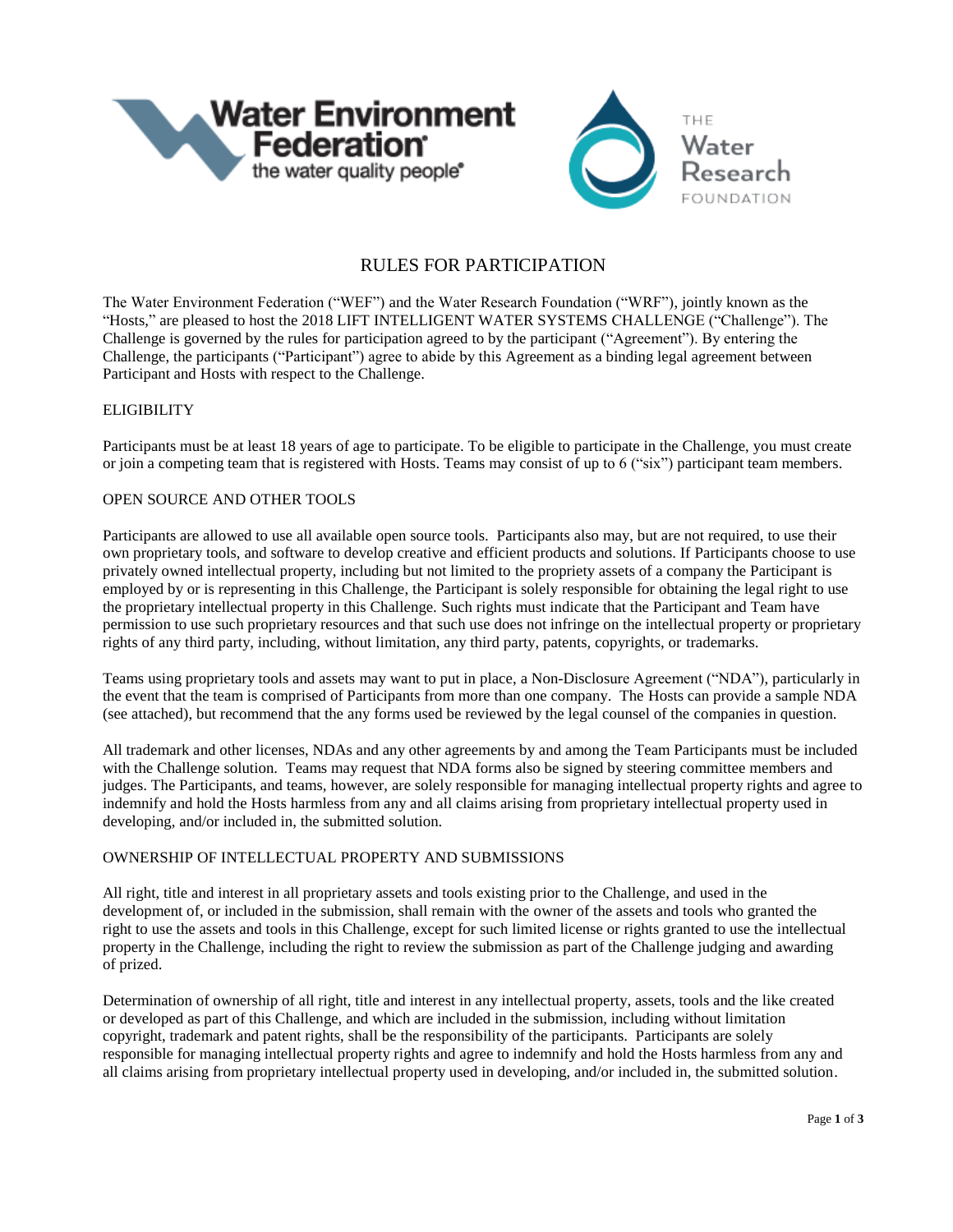## PARTICIPATION AND LIMITATIONS

Teams are limited to presenting a single project. If previous work has been done on the proposed problem, teams must clearly articulate the existing work and the intended scope of work to be done under this Challenge period in the Challenge Plan.

#### PRIZES AND AWARDS

Each solution will be evaluated against a set of criteria based on impact to the challenge statement. Please see the judging criteria for further information. All decisions will be final and determined at the sole discretion of the judges and the Sponsors. The Final Prize will be awarded to the winning team and divided among the eligible team members equally. Participants shall be responsible for the payment of all taxes on prize money received.

## PUBLICITY AND PRIVACY

Except where prohibited, by participating in the Challenge, Participant understands that the Challenge may be photographed, videotaped, recorded, etc. and hereby grants WEF and/or WRF the right to use or refrain from using Participant's name, contact information, including without limitation e-mail addresses, and/or likeness, and any and all footage about Participant's participation in the Challenge and Participant's Challenge submission, in any manner or media that WEF and/or WRF sees fit without Participant's review or approval and without compensation. By participating in the Challenge, Participants agree that their personal data provided as part of the Challenge may be used for the purposes of the Challenge.

## LIABILITY RELEASE AND INDEMNITY

Participant shall release, indemnify, defend and hold WEF and WRF, and their officers, directors, employees, successors, partners and assigns, harmless against any claims, losses, damages, liabilities and expenses (including reasonable attorneys' and other professionals' fees), whether known or unknown, currently accrued or accruing in the future, contingent or otherwise, incurred by WEF and WRF at any time in connection with, arising out of or relating in any way to the Participant's participation in this Challenge.

Participant understands and agrees, that if he/she uses proprietary assets, including intellectual property or equipment, in this Challenge, Participant is solely liable for obtaining all required legal rights to use the intellectual property. Participant agrees to indemnify and hold WEF and WRF, and their officers, directors, employees, successors, partners and assigns, harmless against any claims, losses, damages, liabilities and expenses (including reasonable attorneys' and other professionals' fees), relating to any claims brought with respect to intellectual property that Participants introduces and/or uses in the Challenge.

IWS Challenge registrant organization, participants, and judges shall indemnify and hold harmless WEF, WRF, and all of WEF and WRF officers, directors, agents and employees from all suits, actions or claims of any character brought for or on account of any injuries or damages received by any persons or property resulting from the negligent acts or omissions of the IWS Challenge registrant organization, or any of its agents or subcontractors, in performing work under this Agreement.

## DAMAGE TO EQUIPMENT

Participants accept total liability for any damage their actions or equipment may inflict upon the property and/or person of any other participants, partners, or vendors involved in the Challenge as well as any other persons or entities affected. The Hosts shall in no case be responsible for any damage arising out of participation in the Challenge or to any other persons or entities.

#### DISCLAIMER

# IN NO EVENT WILL WEF, WRF, AND THEIR SPONSORS BE LIABLE TO YOU, OR ANY THIRD PARTY RELATED TO OR AFFILIATED WITH PARTICIPANT, FOR ANY DIRECT, SPECIAL, INCIDENTAL,